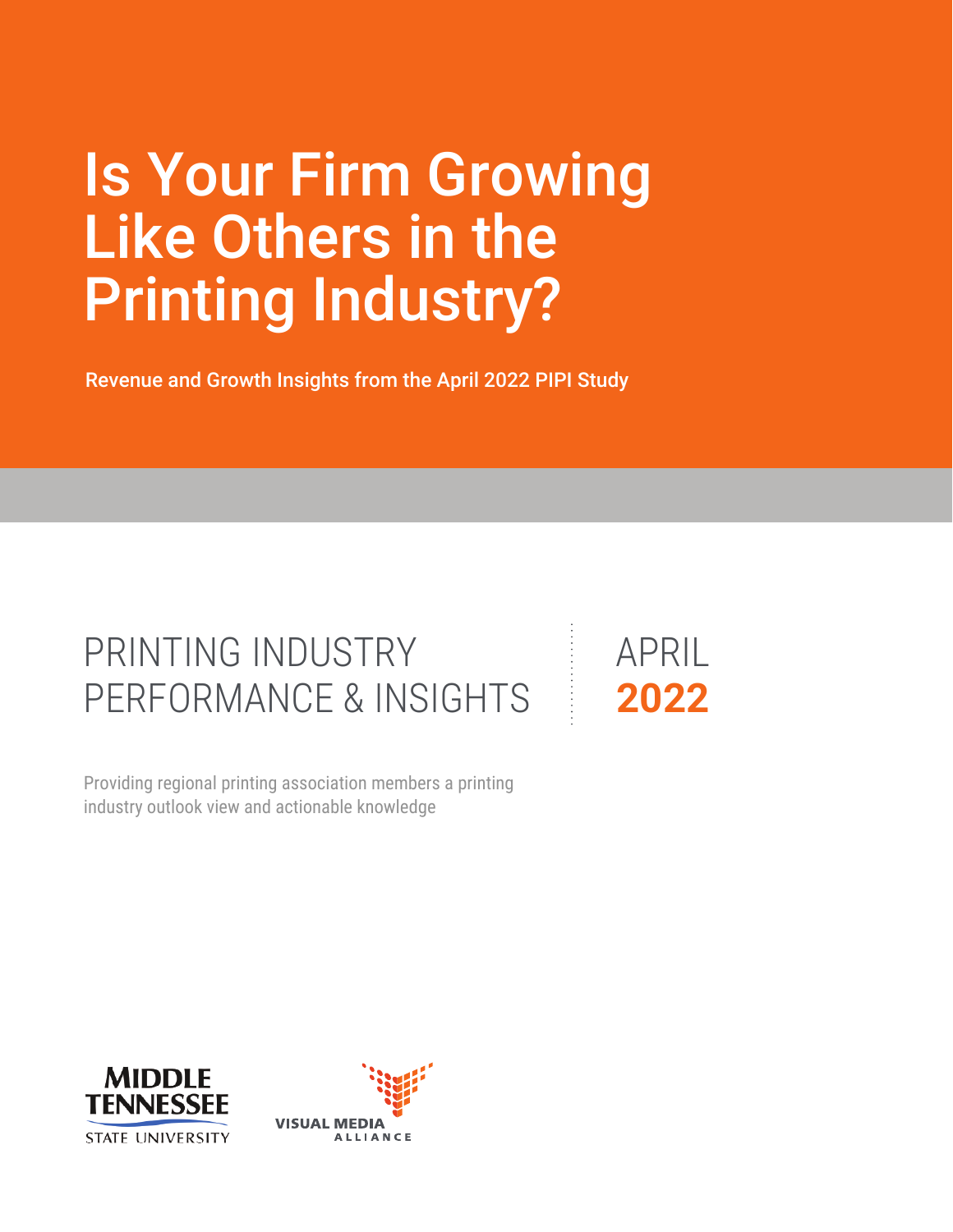#### *Is Your Firm Growing Like Others in the Printing Industry? Revenue and Growth Insights from the April 2022 PIPI Study*

#### *Dr. Ralph Williams Jr.*

Associate Professor Management Jones College of Business Middle Tennessee State University

#### *Key takeaways*

- *Generally, it appears printing association member firms are growing. This growth appears regardless of firm size or firm type.*
- *Larger firms have fewer employees per million dollars in revenue.*
- *For 2021, participating printing association member firms reported an average of 19% revenue growth.*
- *For 2022, participating printing association member firms project an average of 16.5% revenue growth.*
- *Our data suggest larger firms are growing a bit faster than smaller firms.*
- *These numbers should provide strategic thinking points for printing company leaders and their management teams.*

#### *General Respondent Information*

In our April 2022 PIPI *(Printing Industry Performance and Insights)* study, 130 respondents reported their 2021 annual revenue. Respondents' average 2021 revenue was \$9,854,140. Figure one provides the number of respondents per revenue category.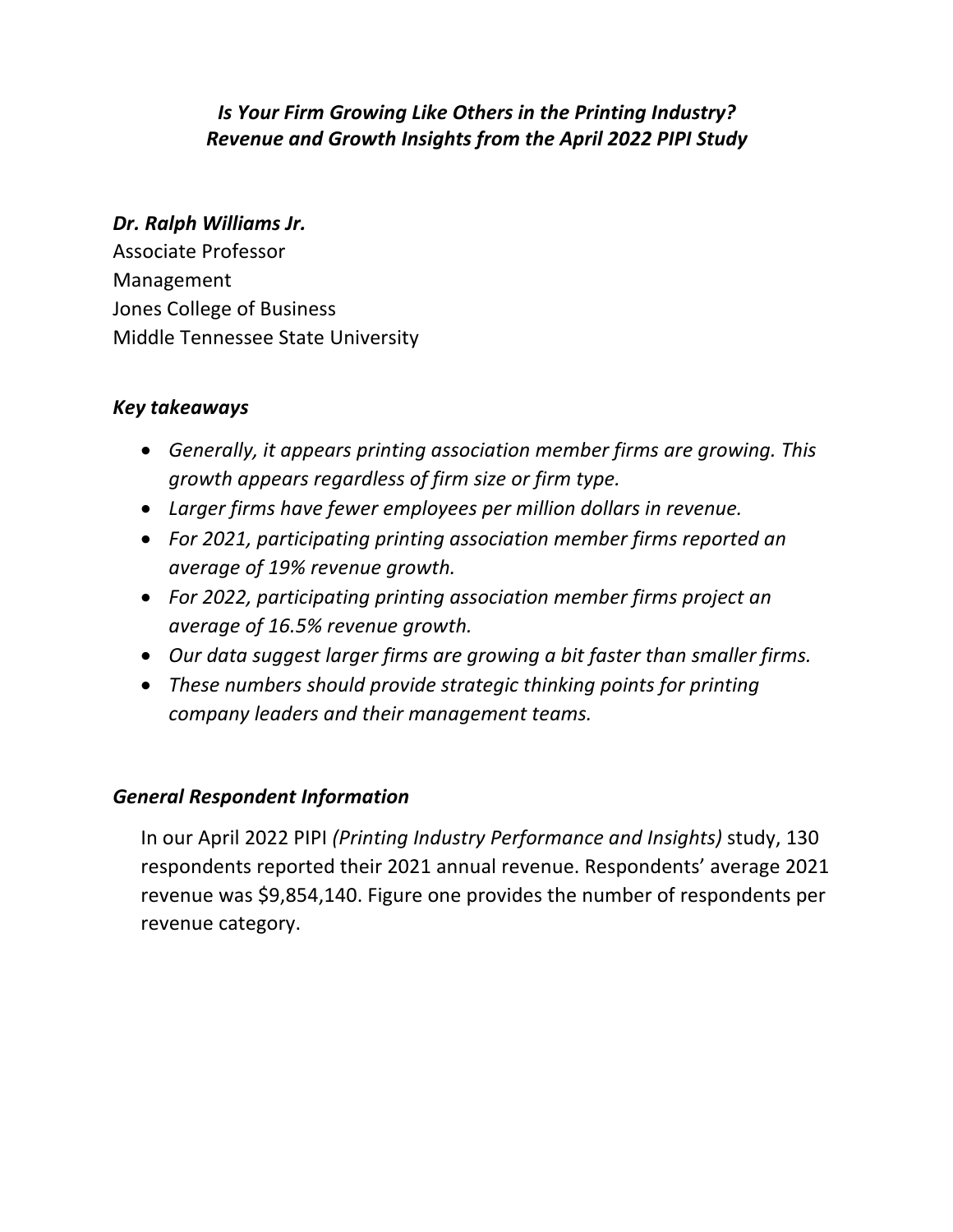

#### *Number of Employees per \$1M in Revenue*

Figure two provides the average number of employees per \$1m in revenue for each category.



Generally, the number of employees per million dollars in revenue is less for larger firms. Compare your number of employees per million dollars in revenue to the graph above. However, keep in mind that these numbers are averages for *all firms* responding, not for profit leaders. In past studies, we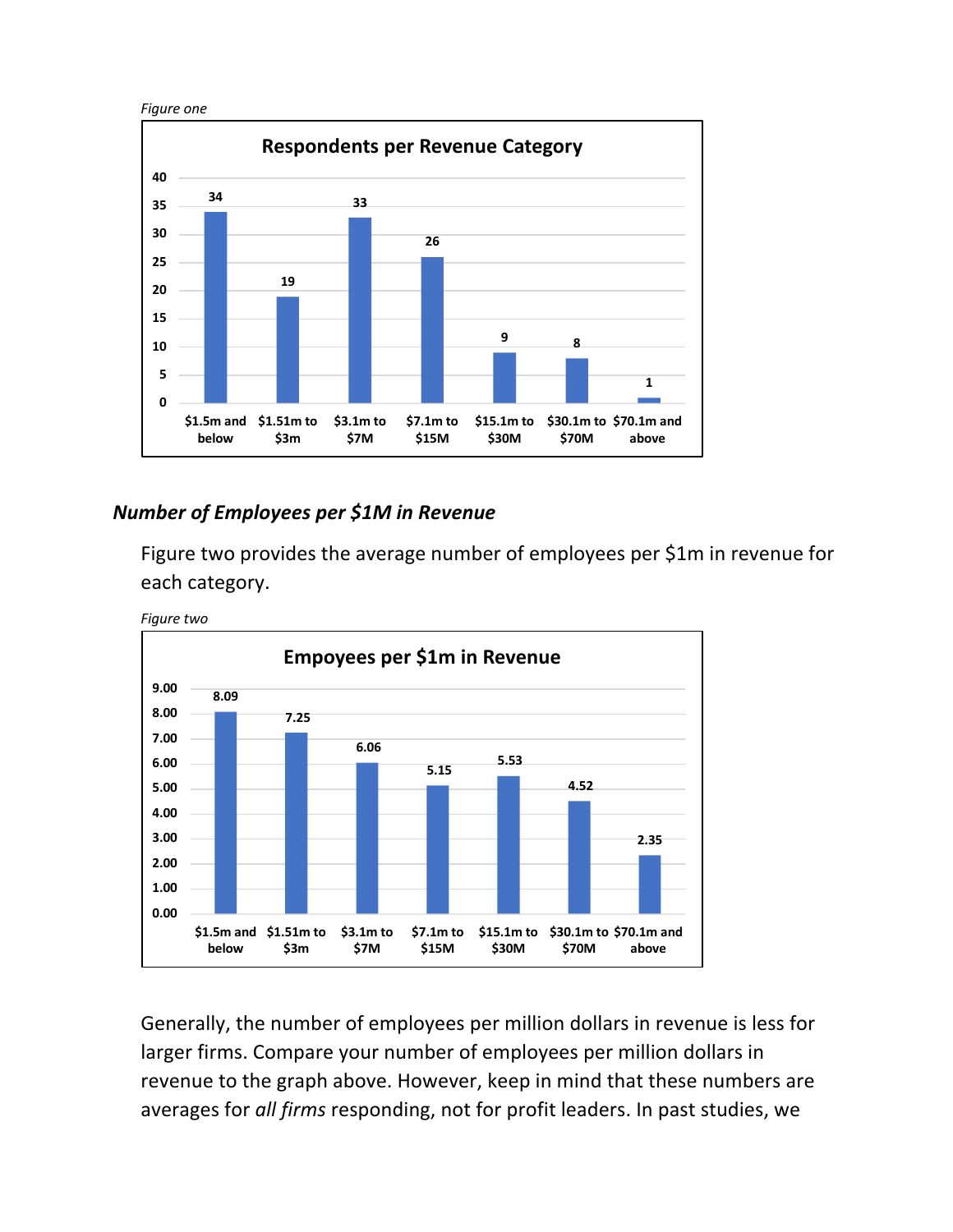found lower numbers of employees per million dollars in revenue for profit leaders compared to less profitable firms.

Often, growth spurs hiring. However, when growing, seeking more efficiency may provide the best performance improvement path. If you are growing, critically assess your number of employees and strive to do more with less. Produce more with what you have!

#### *2021 Revenue Growth Over 2020*

Figure three shows the average reported percentage revenue changes in 2021 over 2020 per revenue category.



*Figure three*

A total of 132 respondents reported their percentage revenue change in 2021 compared to 2020. The 132 responses averaged a 19% revenue gain in 2021 over 2020. Only 25 of the 132 firms, reported a dip in 2021 revenue, and 107 firms reported 2021 revenue growth.

Figure three suggests larger printing companies grew a bit more relative to smaller firms. Only one company in the \$70.1m and above category reported its 2021 revenue change, so that big jump is possibly an anomaly. However, we see a bit more 2021 revenue growth in larger firms.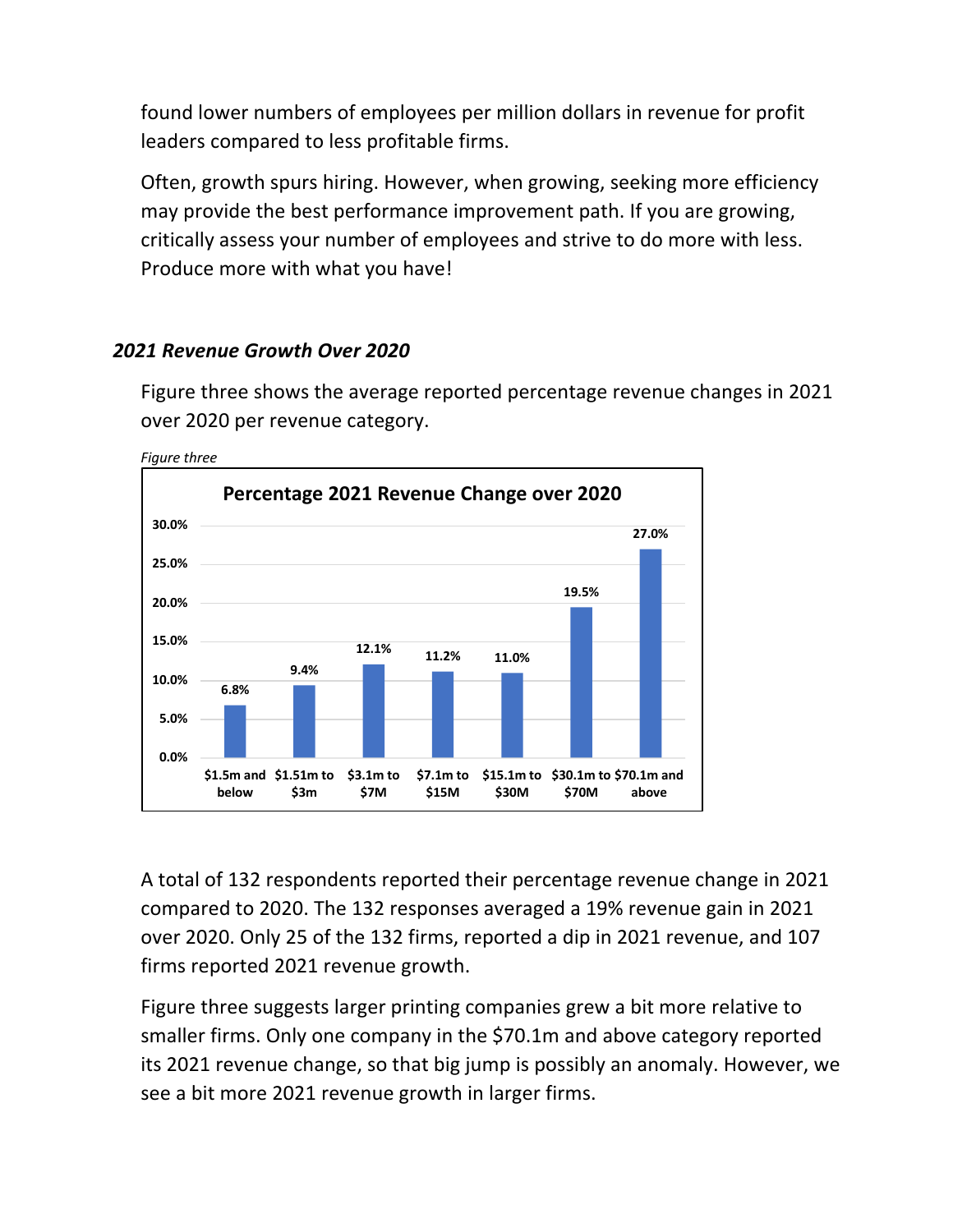#### *Projected 2022 Revenue Growth*

Figure four shows the average projected percentage revenue changes in 2022 over 2021 per revenue category.



Altogether, 127 respondents reported their projected percentage revenue change for 2022 compared to 2021. On average, the 127 respondents project a 16.5% increase in 2022. Just seven of the 127 companies project a decline in 2022. Seven firms see a flat 2022 compared to 2021. Therefore, 113 survey takers project 2022 growth. Again, there is one anomaly in figure four: only one respondent in the \$70.1m and above category.

Our 2021 revenue growth and 2022 revenue projection data paint a nice picture of printing association members' revenue, one generally showing growth. If your business is not growing, we suggest that your leadership team step back and take a deep strategic look at your firm.

#### *Revenue Growth in Different Types of Printing Companies*

In addition, we explored revenue data among different types of printing companies, strategic groups. Here is a summary of our findings.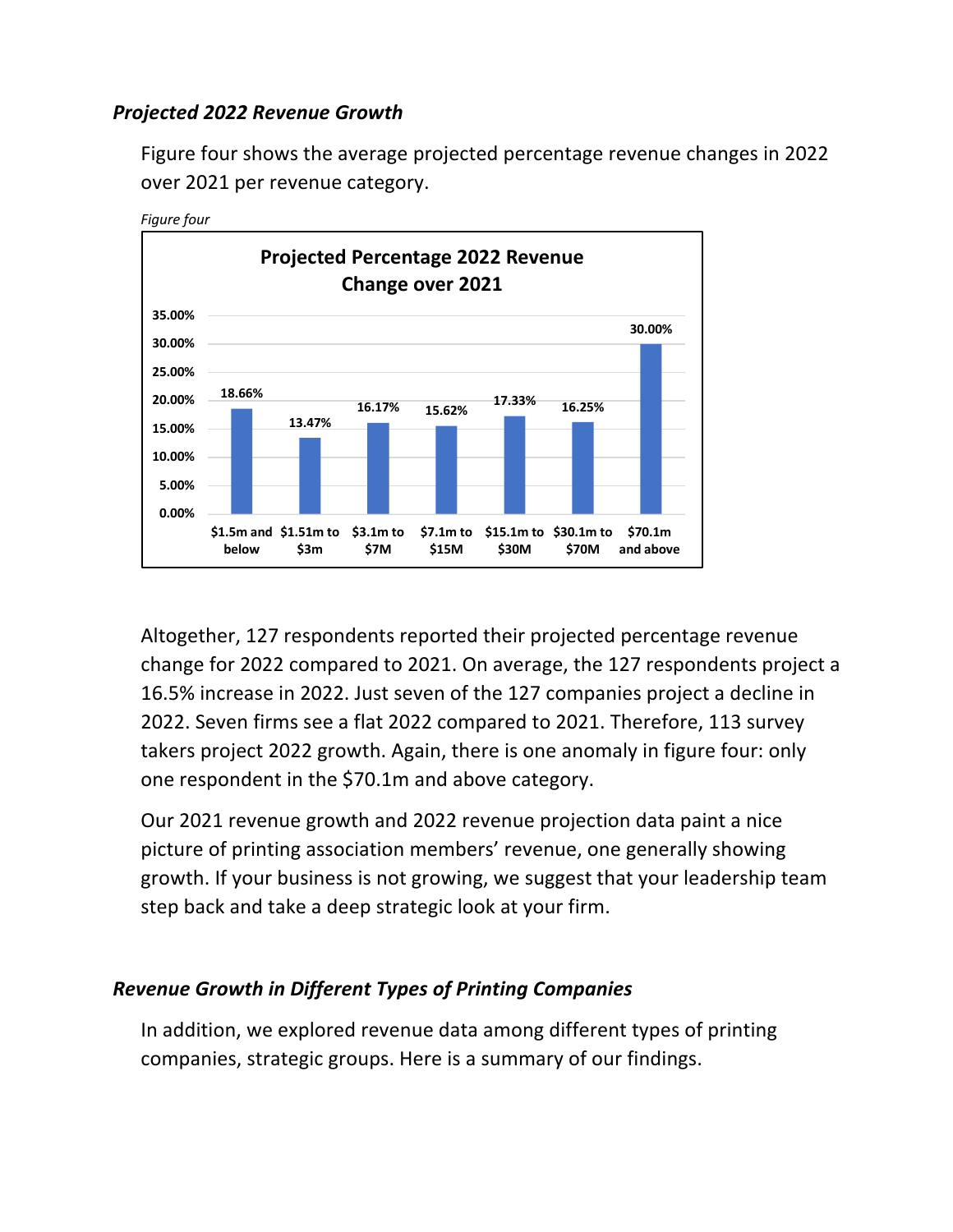- *Mainly digital commercial printing firms*
	- o 26 responses
	- $\circ$  Average revenue = \$5,257,629
	- $\circ$  Average 2021 revenue change = 4.70% growth
	- o Average projected 2022 revenue change = 15.96% growth

#### • *Mainly sheetfed commercial printing firms*

- o 25 responses
- $\circ$  Average revenue = \$6,069,177
- $\circ$  Average 2021 revenue change = 8.17% growth
- $\circ$  Average projected 2022 revenue change = 10.66% growth
- *Mainly wide format/signs banners printing firms*
	- o 3 responses
	- $\circ$  Average revenue = \$3,764,500
	- $\circ$  Average 2021 revenue change = 22.00% growth
	- o Average projected 2022 revenue change = 43.33% growth
- *Mainly web-offset printing firms*
	- o 12 responses
	- $\circ$  Average revenue = \$8,042,551
	- $\circ$  Average 2021 revenue change = 9.42% growth
	- $\circ$  Average projected 2022 revenue change = 15.58% growth
- *Combination of sheetfed and digital with a focus on print-on-demand*
	- o 12 responses
	- $\circ$  Average revenue = \$7,265,433
	- o Average 2021 revenue change = 5.60% growth
	- $\circ$  Average projected 2022 revenue change = 27.83% growth
- *Combination of sheetfed and digital with a focus on related services (marketing, creative design, data management, photography, etc.)*
	- o 20 responses
	- $\circ$  Average revenue = \$8,044,686
	- $\circ$  Projected 2021 revenue change = 8.45% growth
	- o Average projected 2022 revenue change = 10.03% growth
- *Combination of sheetfed and digital with a focus on general labels*
	- o 16 responses
	- $\circ$  Average revenue = \$11,365,079
	- o Average 2021 revenue change = 21.19% growth
	- o Average projected 2022 revenue change = 20.00% growth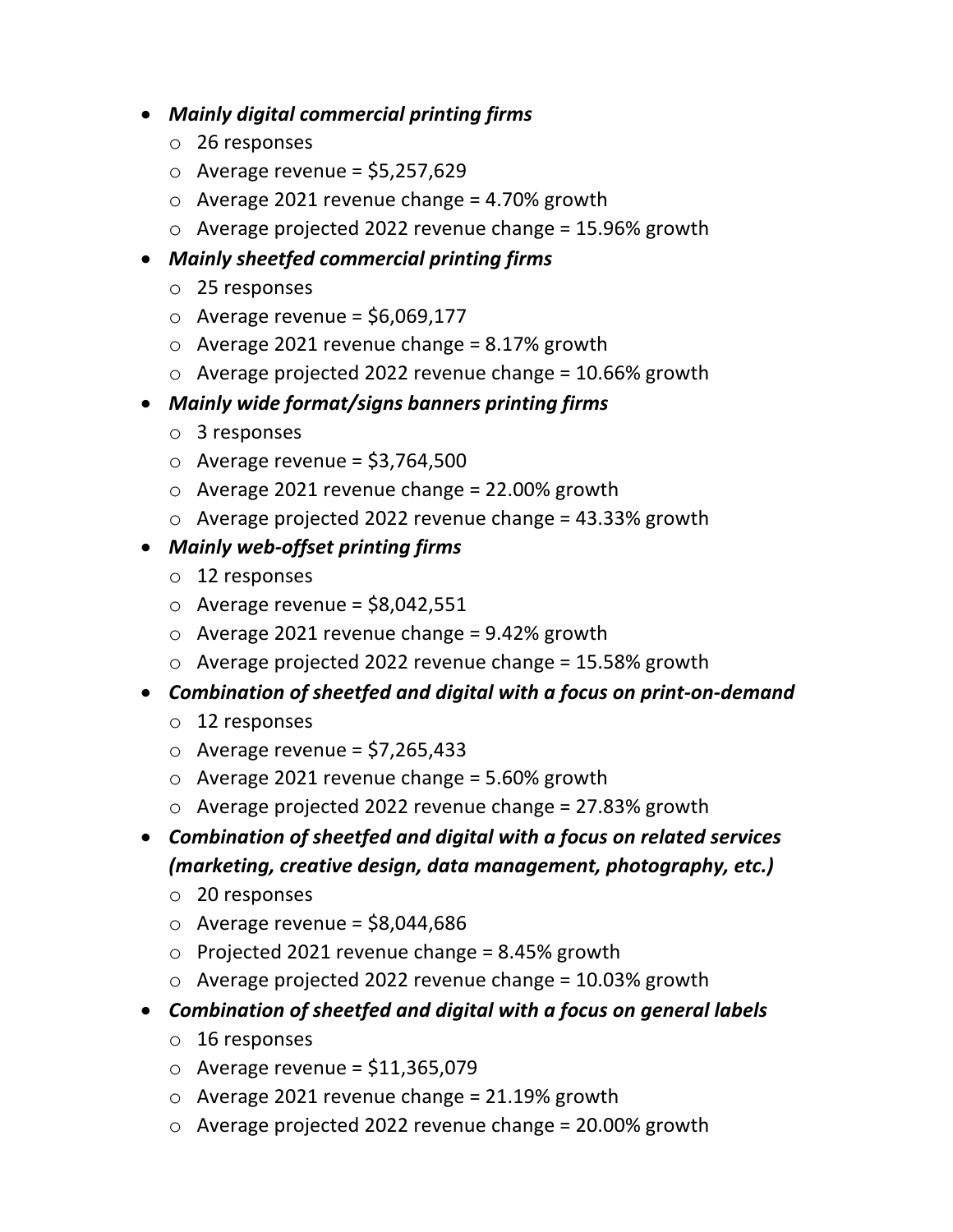### • *Combination of sheetfed, digital, and flexo with a focus on specialized labels*

- o 11 responses
- $\circ$  Average revenue = \$23,740,000
- $\circ$  Average 2021 revenue change = 19.50% growth
- $\circ$  Average projected 2022 revenue change = 21.27% growth

As in the graphs above, our strategic group assessment portrays a nice picture of growth among printing association member firms, both from 2021 and projected for 2022. The average projected 2022 revenue growth increases over the 2021 average growth in all the strategic groups.

Although only three firms fall in the "wide format/signs banners" group, we found the average 43.33% projected growth for 2022 striking. Yes, only three firms, but all three projected growth, and two projected massive growth. Is this a result of a return to post-Covid activities? Maybe. If signage is a component of your revenue, you might consider how it is growing, and if it's not, are you missing opportunities.

Another number that caught our attention was the 27.83% projected 2022 growth for "print-on-demand" firms. It is possible that "print-on-demand" is gaining traction. Also, the consistency among label printers' (both general labels and specialty labels) 2021 revenue growth and projected 2022 revenue growth is interesting. All four numbers are around 20%, indicating consistent growth in the label printing arena.

#### **Closing Thoughts**

Does this sample represent the entire printing industry? No.

However, this data shows that there are printing association member firms who grew in 2021 and see more growth in 2022.

As stated above, if you are not growing, and you desire growth, step back with your leadership team and take a critical, strategic look at your firm and its environment. Then make a strategic plan.

Hopefully, this information will prompt constructive strategic, critical thinking among your leadership team.